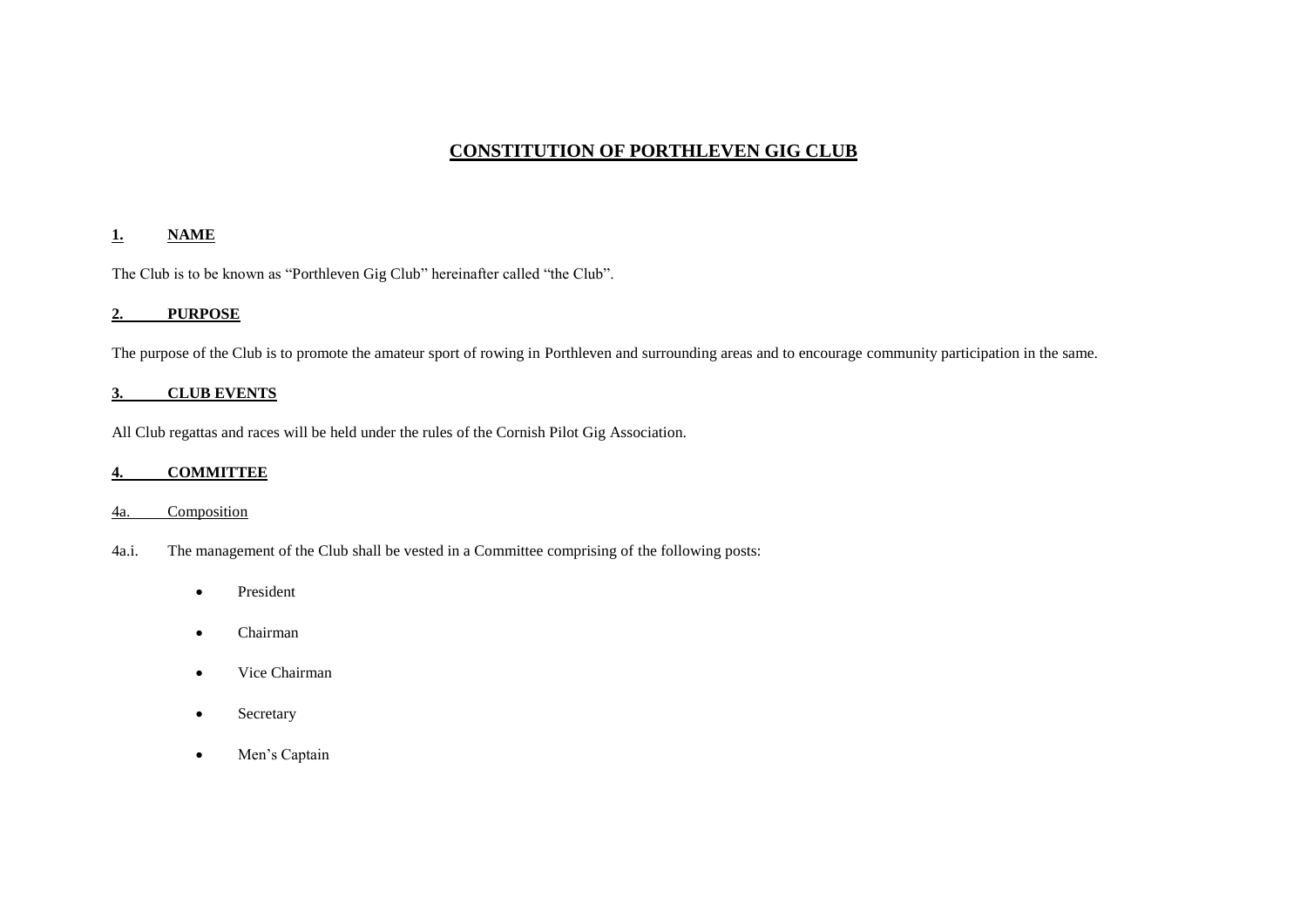- Ladies' Captain
- Training Officer
- Social Secretary
- Treasurer
- Ships Husband
- Safety Officer
- Fundraising Officer
- Welfare Officer

Subject to these rules, the Committee shall have responsibility for the management of the Club, its funds, property and affairs.

- 4a.ii. Where a Committee post becomes vacant prior to an AGM, the Committee may co-opt a Club member to serve until the next AGM.
- 4a.iii. Any Committee member may be re-elected or re-co-opted without limit.
- 4a.iv. A Committee member ceases to be such if he or she ceases to be a member of the Club, resigns by written notice, or is removed by Club members at an AGM.
- 4a.v. 3 trustees will be appointed in the event of the dissolution of the club
- 4b. Property
- 4b.i. The property and funds of the Club cannot be used for the direct or indirect private benefit of members other than as reasonably allowed by the rules and all surplus income or profits are reinvested in the Club.
- 4bii. The Club may sell and supply food, drink and related sports clothing and equipment.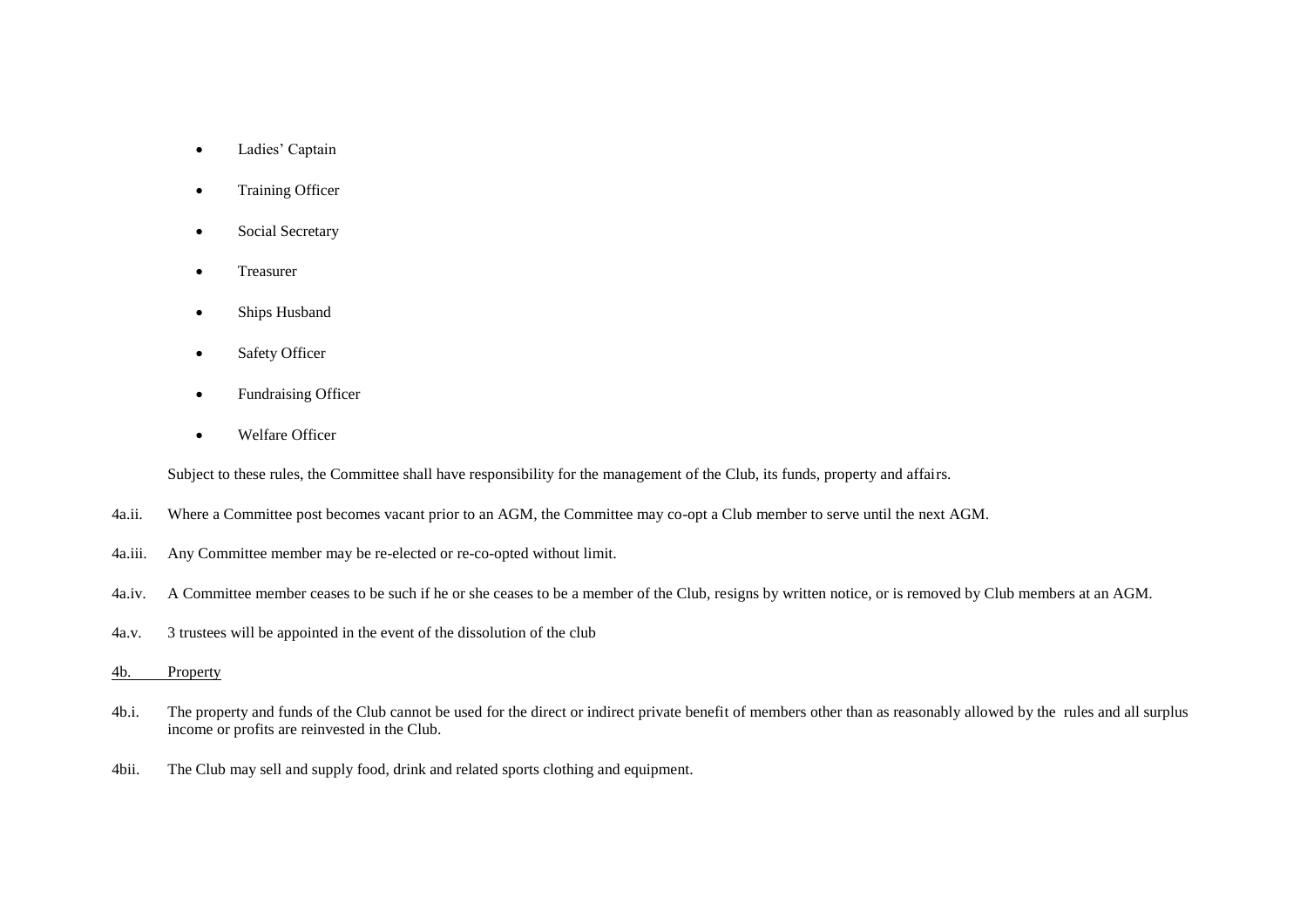- 4b.iii. The Club may employ members (though not for rowing) and remunerate them for providing goods and services, on fair terms set by the Committee.
- 4b.iv. The Club may provide sporting and related social facilities, sporting equipment, coaching, training courses and insurance cover.
- 4b.v. The Club may also indemnify the Committee and members acting properly in the course of the running of the Club against any liability incurred in the proper running of the Club (but only to the extent of its assets).

# 4c. Meetings

- 4c.i. Committee meetings are to be convened by no less than two of the officers with a quorum for committee meetings of at least five members in total.
- 4c.ii. Whenever a Committee member has a personal interest in a matter, he or she must declare it, withdraw from that part of the meeting, not be counted in the quorum for that agenda item and withdraw during the vote and have no vote on the matter concerned.
- 4c.iii. All decisions shall be made by simple majority of those voting.

## **5. MEMBERSHIP**

### 5a Classes

- 5a.i. There shall be five classes of membership:
	- Full Adult
	- Adult social rowing
	- Social / Non-Rowing
	- Family
	- Junior under 18's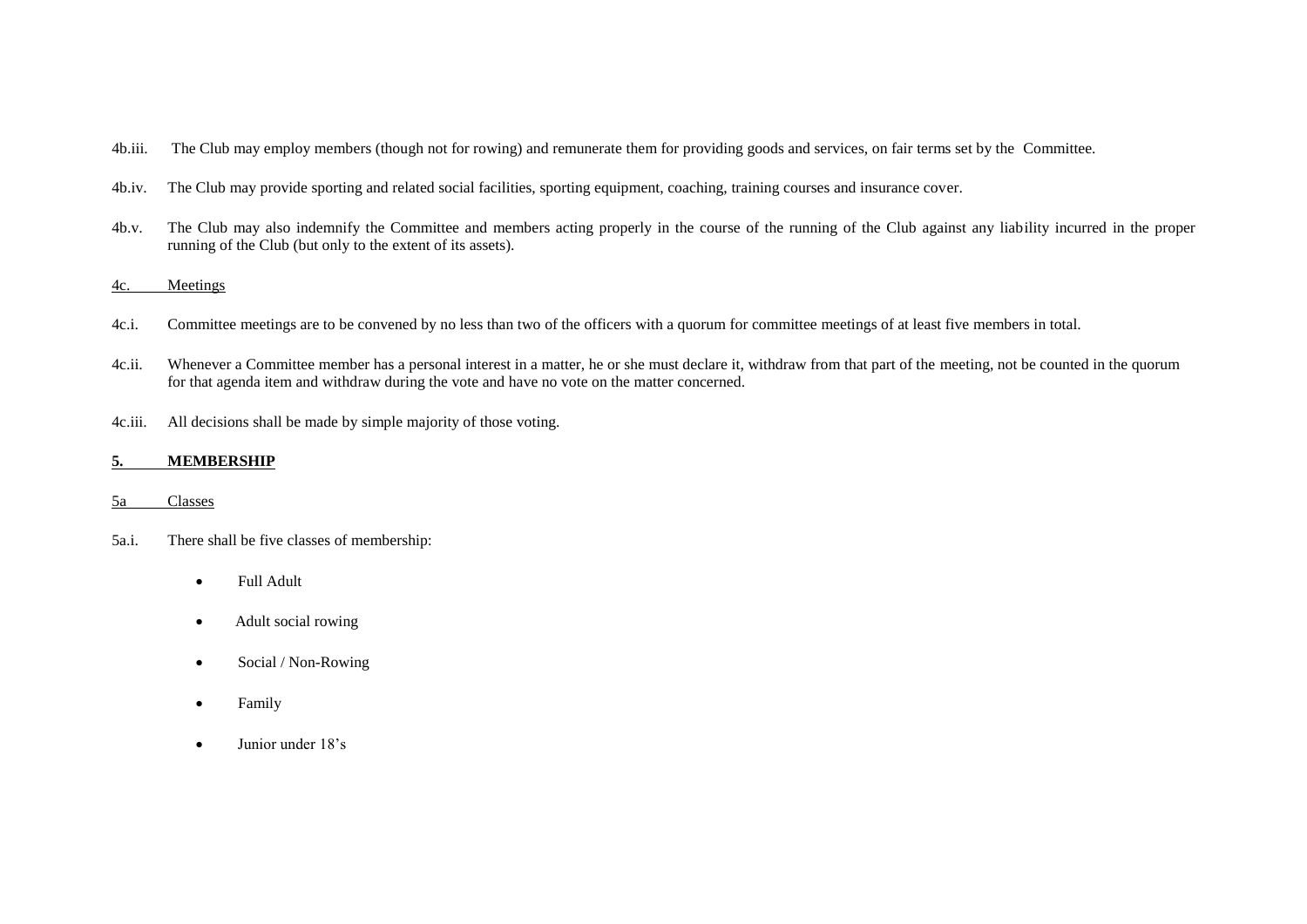#### 5b General

- 5b.i. Membership fees shall be decided annually at the Club's AGM and all members notified accordingly. The Club will keep membership fees at levels that will not pose a significant obstacle to people participating.
- 5b.ii. Membership of the Club shall be open to anyone interested in the sport on application regardless of sex, age, disability, ethnicity, nationality, sexual orientation, religion or other beliefs. However, limitation on membership according to available facilities is allowable on a non-discriminatory basis.
- 5b.iii. All applications for membership must be considered and approved by the Committee. The Committee may refuse membership, or remove it, only for good cause such as conduct or character likely to bring the Club or sport into disrepute. Appeal against refusal or removal may be made to the members.
- 5b.iv. Current and prospective members must complete a membership form and pay their dues accordingly.
- 5b.v. Membership shall run from 1 April to 31 March each year. New members joining after 30 September will pay on a pro rata basis for the remainder of the year.
- 5b.vi. All current members must pay their membership fees by 31 March for the following year.
- 5b.vii. Any member or prospective member who fails to pay their membership fee shall be deemed to have forfeited the right to membership of the Club.
- 5b.viii. All rowing members should be able to swim or be fully conversant with the use of lifejackets which are available at all times.
- 5b.ix. All members under the age of 16 years must wear a lifejacket whilst on the water.
- 5b.x. The coxswain of any crew member under the age of 16 years must wear a lifejacket whilst on the water.
- 5b.xi. All members must abide by the Club's Code of Conduct.
- 5b.xii. All members must abide by the Club's Rowing Rules.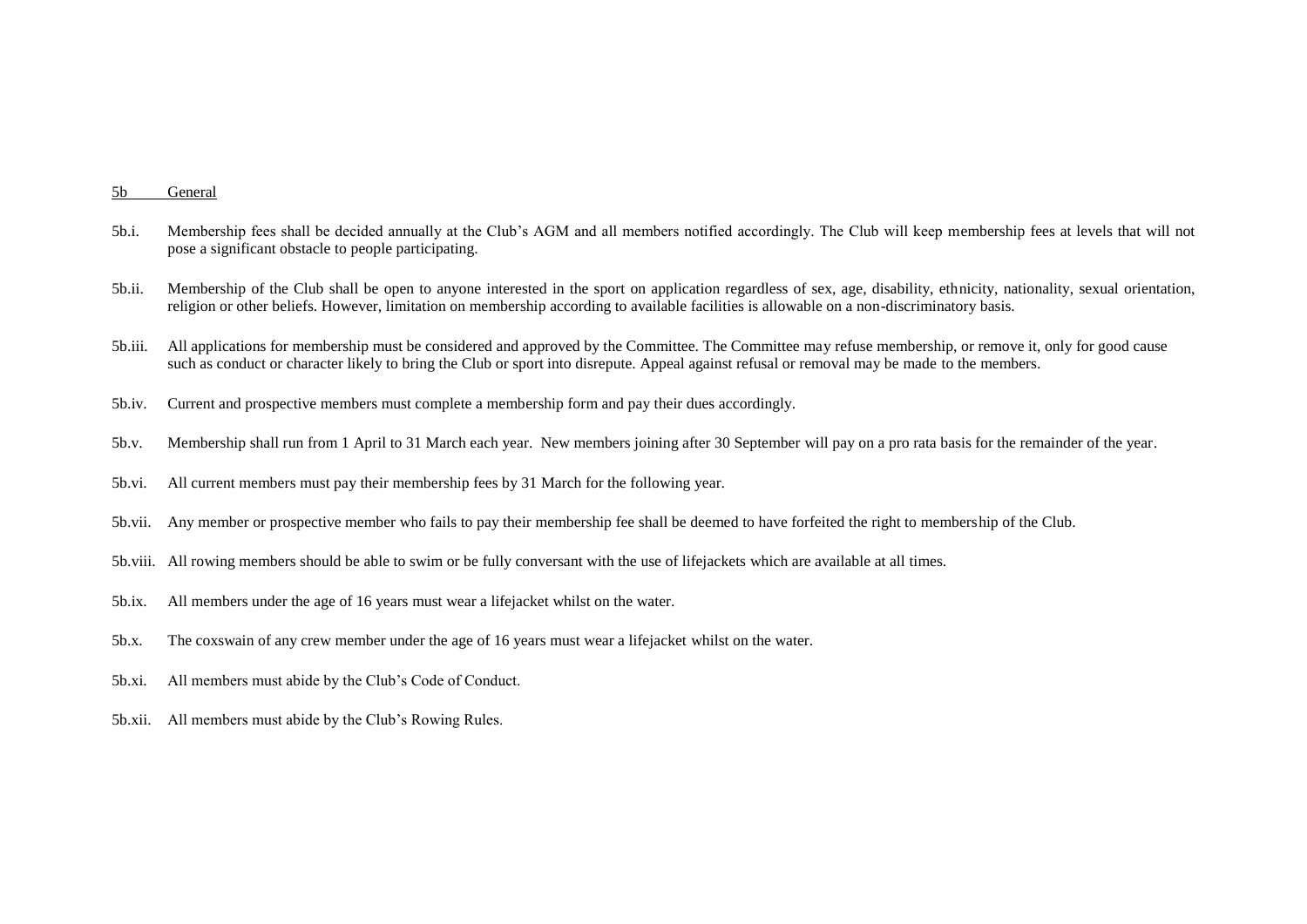- 5b.xiii. The Committee reserves the right to invoke the Disciplinary Procedure against any member of the Club who is found not to be acting in the best interests, or the good name, of the Club.
- 5b.xiv. Any member who hands or posts to the Secretary his resignation in writing shall be deemed to have resigned from membership of the Club forthwith.

## 5c Members' Guests

Any member may introduce guests to the Club subject to the following conditions:

- No guest shall be introduced who has been refused membership of the Club or has been expelled from membership of the Club.
- Members shall be responsible for ensuring that their guests respect the Club Constitution, Rowing Rules and Code of Conduct.
- Introduced guests shall pay £ 3.00 per row for a maximum of 3 rows. After such time, they will be required to become members of the Club in order to continue rowing.

### **6. GENERAL MEETINGS**

# 6a Annual General Meetings

- 6a.i. The Annual General Meeting of the Club shall be held not later than the fifteenth of March each year. At this meeting, the Committee shall be elected to serve for the ensuing year.
- 6a.ii. Notice of the date of the Annual General Meeting shall be sent in writing to every member of the Club at least fourteen days in advance.
- 6a.iii. Notice of motions to be considered must be communicated to the Club Secretary at least one week prior to the meeting.
- 6a.iv. Each adult member of the Club shall have one vote. A member can only vote at an AGM by being in attendance at the AGM.
- 6a.v. The Chairman of the Annual General Meeting shall have the casting vote only.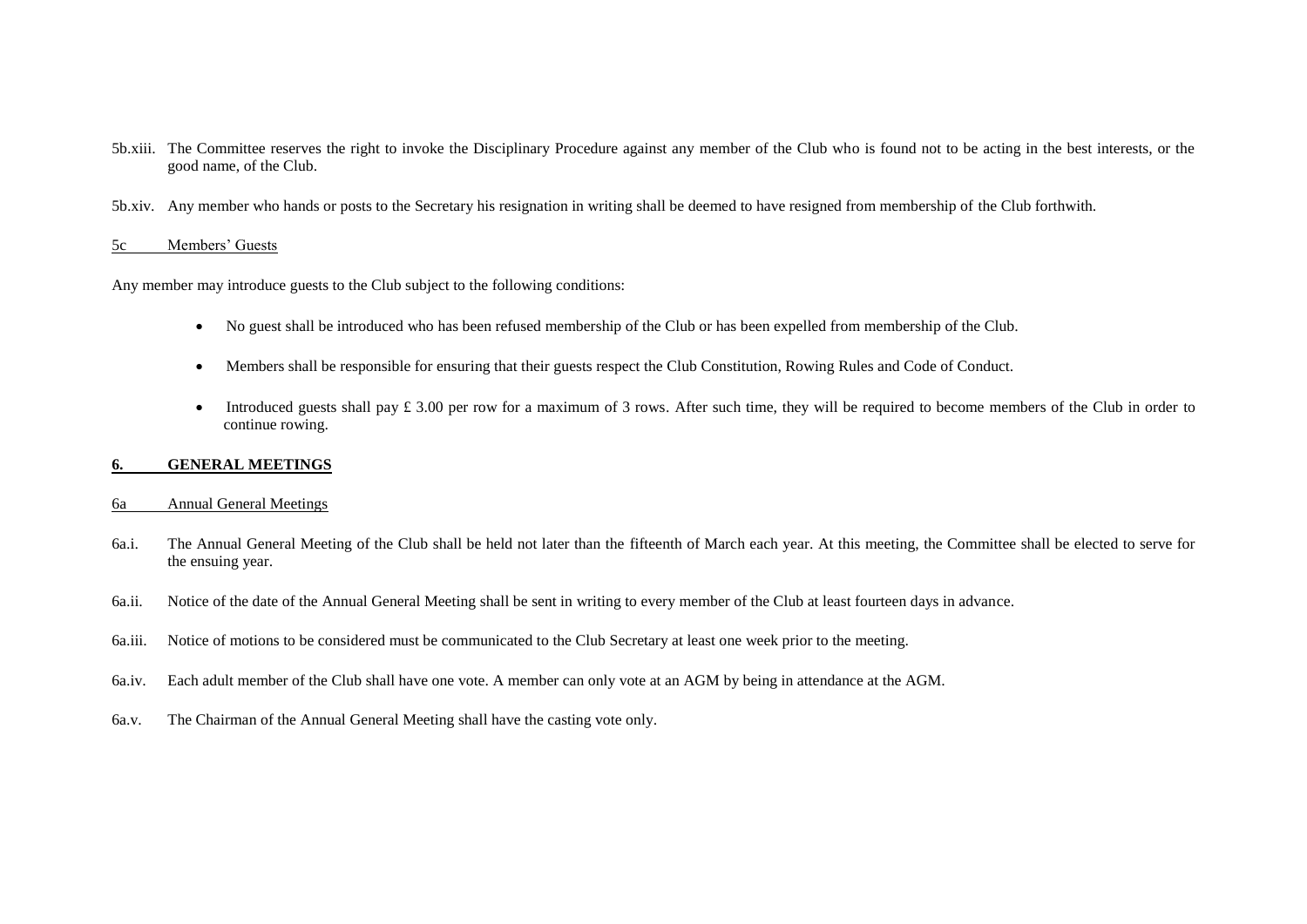## 6b. Extraordinary General Meetings

- 6b.i. An Extraordinary General Meeting may be called additionally at any time by the Committee to decide upon matters of urgency or upon receipt of written and signed requests by fifteen individual members all supporting the same proposal.
- 6b.ii. Notice of the date of an EGM shall be sent out by the Club Secretary at least fourteen days in advance of the said meeting.
- 6b.iii. With such notice shall be sent a statement of the business to be transacted at the EGM.
- 6b.iv. Each adult member of the Club shall have one vote. A member can only vote at an EGM by being in attendance at the EGM.
- 6b.v. The Chairman of the EGM shall have the casting vote only.

#### **7. FINANCES**

- 7a. Accounts
- 7a.i. The financial year shall commence on the first day of April and end on the last of March.
- 7a.ii. Audited annual accounts shall be presented at the Annual General Meeting.

#### 7b Payments

- 7b.i. All payments shall be authorised by the Committee.
- 7b.ii. Cheques drawn on the Club's bank account shall be signed by a minimum of two authorised signatories.

#### 7c Profits

- 7c.i. Under no circumstances can any profit be distributed to Club members.
- 7c.ii. Any profits earned shall be used in furthering the Purpose of the Club.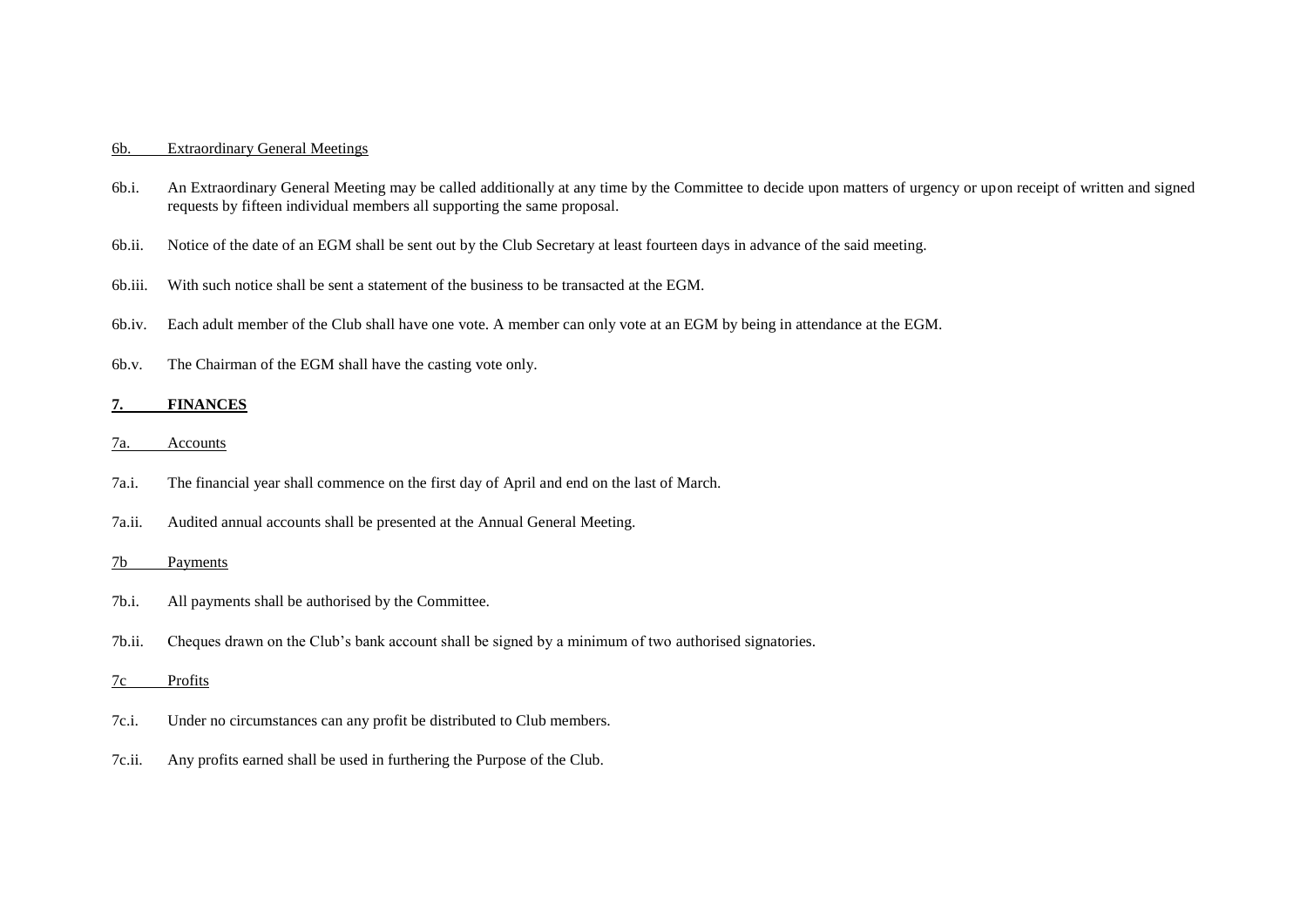# **8. DAMAGE TO GIGS, EQUIPMENT OR PROPERTY**

Members shall pay the cost incurred in the event of any damage to gigs, equipment or property unless they can prove to the satisfaction of the Committee that such damage was not the result of carelessness but was purely accidental.

## **9. EQUAL OPPORTUNITIES POLICY**

The Club will ensure that the talents and resources of all members are utilised to the full and that no member receives less favourable treatment on the grounds of sex, disability, marital status, creed, social class, colour, ethnic group, age or sexual orientation or is disadvantaged by conditions or requirements which cannot be shown to be relevant to performance. Club officials will take reasonable action to mitigate influences outside their direct control.

### **10. CHILD PROTECTION**

All Club members shall observe and adhere to the Cornish Pilot Gig Association's Child Protection Guidance Policy.

### **11. WATER SAFETY**

All Club members shall observe the Cornish Pilot Gig Association's Water Safety Guidelines.

### **12. AMENDMENTS OF RULES**

- 12a No alterations or additions shall be made to this Constitution other than those proposed by the Committee, and said proposed alterations or additions having been discussed and voted upon.
- 12b This Constitution may be amended at a General Meeting by two thirds of the votes cast but not (if relevant) so as to jeopardise the Club's status as a Community Action Sports Club as first provided for by the Finance Act 2002 and not in any event to alter its Purpose (unless the procedure set out in 12c has been followed) or Dissolution Clause.
- 12c The Club Purpose may be changed to include another eligible sport if the Committee unanimously agree and the members also agree the change by a 75% majority of votes cast.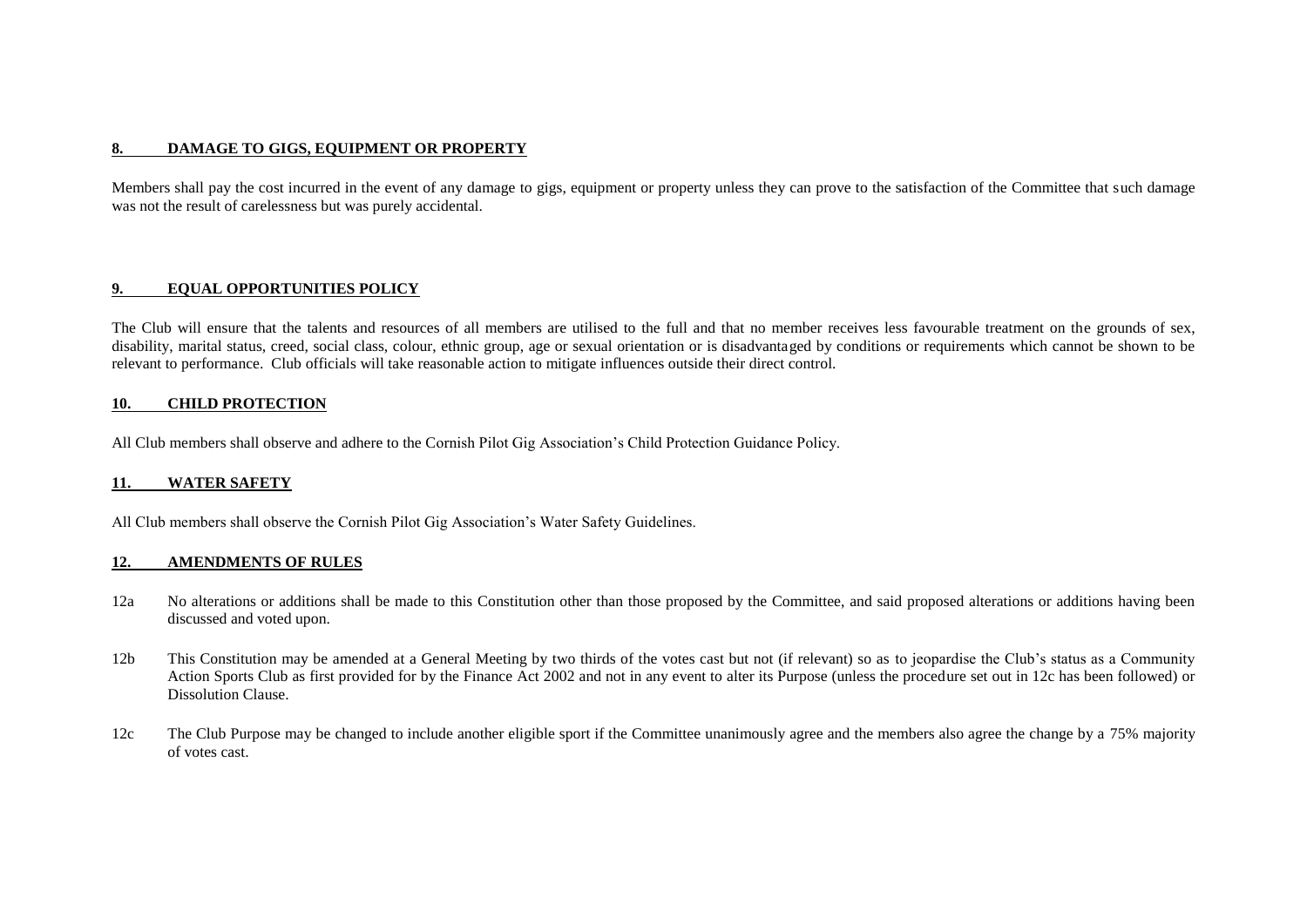# **13. DISSOLUTION CLAUSE**

13a 3 trustees will be appointed in the event of a dissolution of the club. The trustees will have no voting rights. The trustees are:

Jo Stephens, Jeremy Richards and Brian Lawton

- 13b If, at any General Meeting of the Club, a resolution be passed calling for the dissolution of the Club, the Secretary shall immediately convene a Special General Meeting of the Club to be held not less than one month thereafter to discuss and vote on the resolution.
- 13c If, at that Special General Meeting, the resolution is carried by at least two thirds of the adult members present at the meeting, the Trustees shall thereupon, or at such a date as shall have been specified in the resolution, proceed to realize the assets of the Club and discharge all debts and liabilities of the Club.
- 13d After discharging all debts and liabilities of the Club, the remaining assets shall not be paid to or distributed amongst the members of the Club, but shall be given or transferred to one or more of the following:
	- To the residents of Porthleven
	- To another club with similar sports purposes which is a registered charity or
	- To another club with similar sports purposes which is a registered Community Amateur Sports Club or
	- To the Club's governing body for use by them for related community sports.

Signed ……………TED GUNDRY…………………………….. President

……………TONY BEST………………………….. Chairman